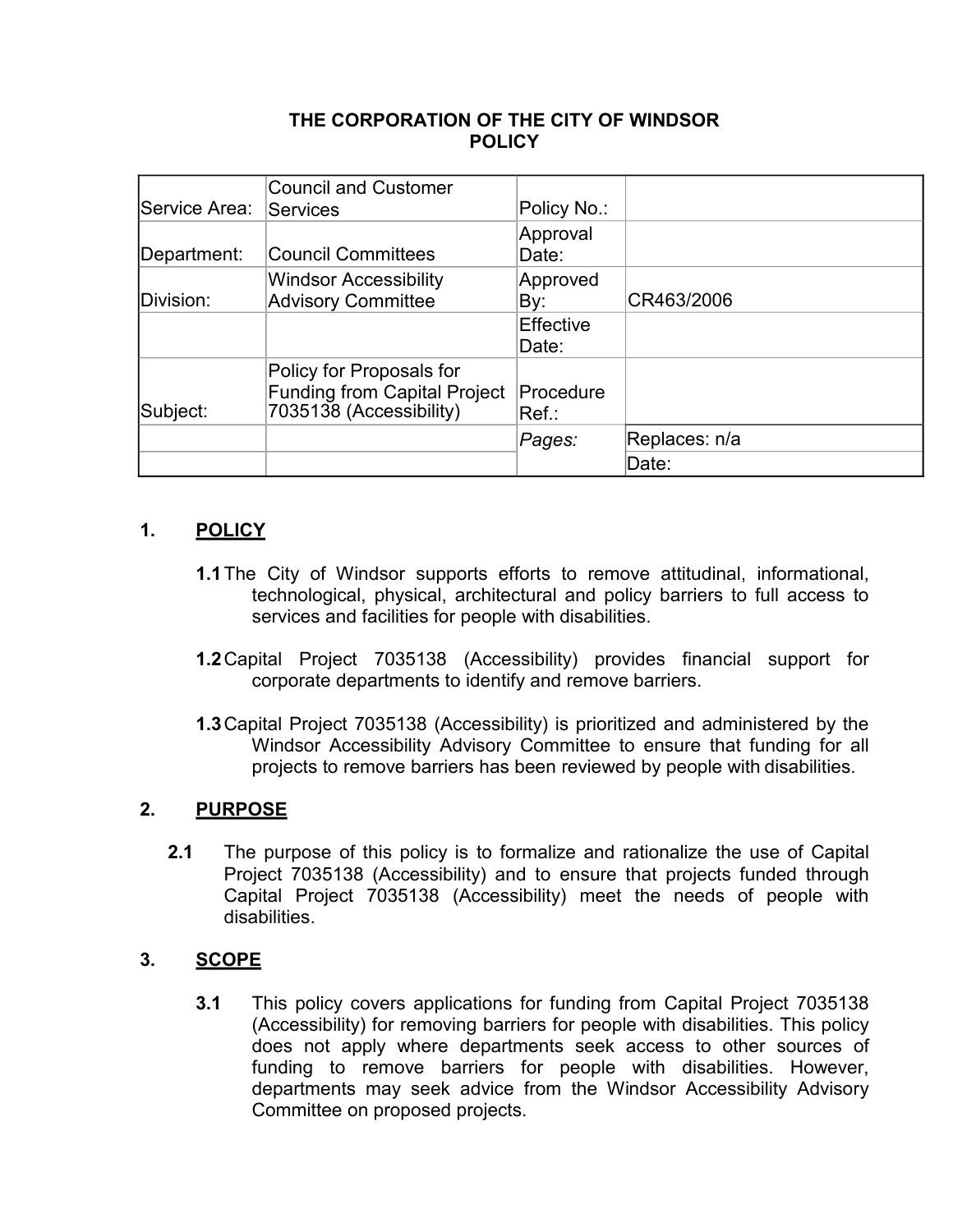**3.2** The Access for Ontarians with Disabilities Act, S.O. 2005, c. 11 gives the Windsor Accessibility Advisory Committee the mandate to provide advice to the Corporation and Council on ways to remove barriers for people with disabilities. Where a project involves a change to the built environment of a building owned, occupied or leased by the City, the Windsor Accessibility Advisory Committee has a statutory right to be consulted about those decisions.

## **4. GOVERNING RULES AND REGULATIONS**

Accessibility for Ontarians with Disabilities Act, 2005 City of Windsor Purchasing Bylaw – 400 - 2004

### **5. RESPONSIBILITY**

- **5.1**Where a department is seeking funding Capital Project 7035138 (Accessibility), the Manager or Supervisor for the relevant area is responsible to prepare a Proposal for Funding in the appropriate form and submit it with the signature of the area Executive Director to the Windsor Accessibility Advisory Committee.
- **5.2**The Windsor Accessibility Advisory Committee is responsible to review all Proposals for Funding in a timely manner and provide constructive feedback to all applicants.
- **5.3**The Windsor Accessibility Advisory Committee may set its own procedure for the review of Proposals for Funding and may require applicants to attend one or more meetings to provide further information or answer questions.
- **5.4**The Windsor Accessibility Advisory Committee may request reports from successful applicants for funding on the progress of their Proposal after funding was approved.
- **5.5**The Windsor Accessibility Advisory Committee is responsible to ensure that Capital Project 7035138 (Accessibility) is managed and used in a manner most likely to ensure that the goals of the Accessibility for Ontarians with Disabilities Act are met.
- **5.6**The Hospitality and Corporate Facility Planning Department is responsible to provide the Windsor Accessibility Advisory Committee with quarterly reports on the status of Capital Project 7035138 (Accessibility).

### **6. DEFINITIONS**

**6.1 Windsor Accessibility Advisory Committee** is the committee or its equivalent designated by Council to fulfill the mandate of the Accessibility Advisory Committee required under section 29 of the Accessibility for Ontarians with Disabilities Act